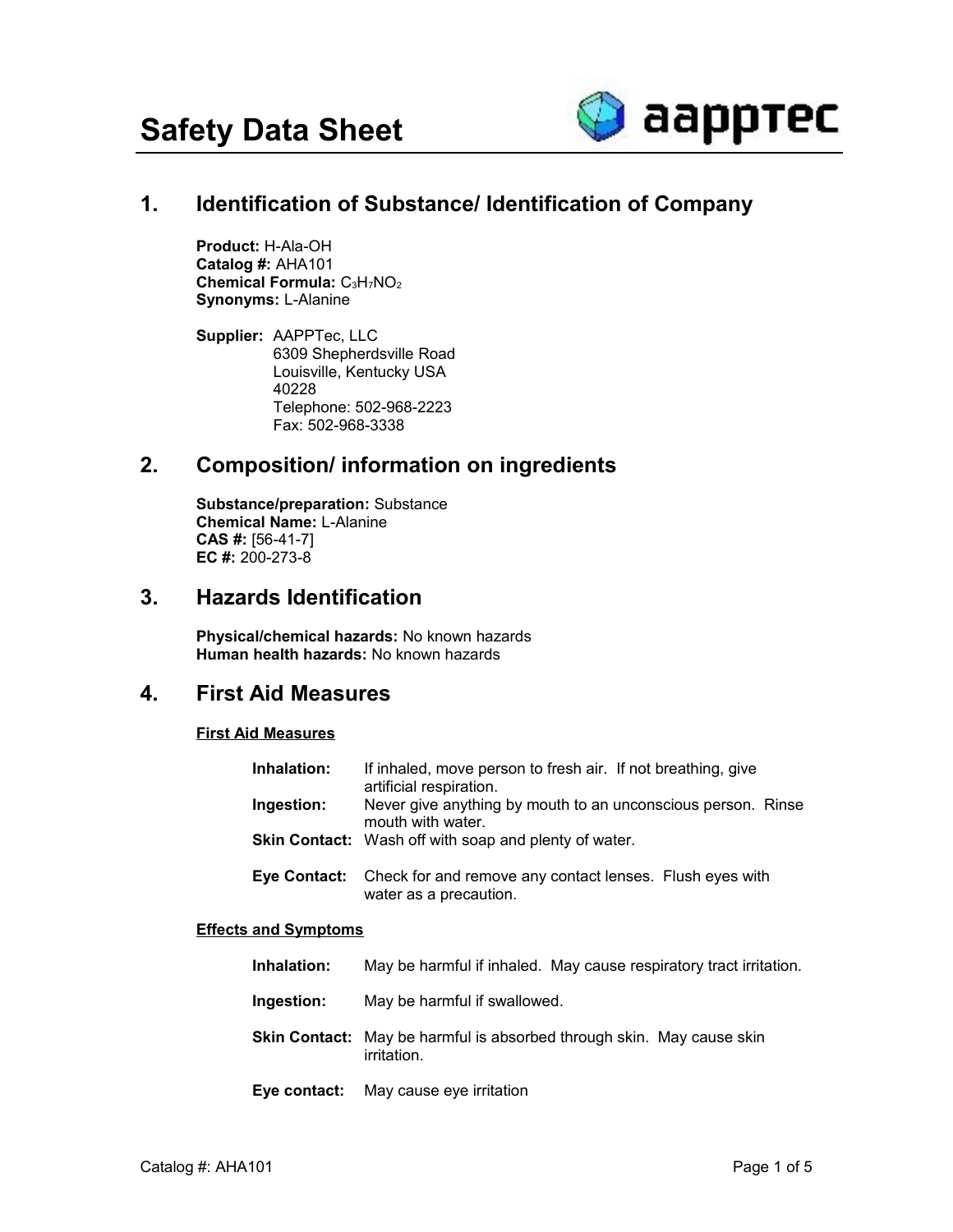**Aggravating conditions:** Repeated or prolonged exposure is not known to aggravate medical condition.

## **5. Fire-fighting Measures**

**Flammability of Product:** No data available

**Extinguishing Media (Small Fire):** Use a carbon dioxide or dry chemical extinguisher.

**Extinguishing Media (Large Fire):** Use water spray, fog, or foam. Do not use water jet.

Hazardous thermal decomposition products: Oxides of carbon (CO, CO<sub>2</sub>) and nitrogen (NO,  $NO<sub>2</sub>, ...$ ).

**Special fire-fighting procedures:** Firefighters should wear positive pressure selfcontained breathing apparatus (SCBA) and full turnout gear.

**Protection of fire-fighters:** Use an approved/certified respirator or equivalent.

## **6. Accidental Release Measures**

- **Personal Precautions:** Splash goggles. Full suit. Dust respirator. Boots. Gloves. A self-contained breathing apparatus should be used to avoid inhalation of the product. Suggested protective clothing might not be sufficient, consult a specialist before handling this product.
- **Small Spill or Leak:** Use appropriate tools to put spilled material into a convenient waste disposal container.

**Large Spill or Leak:** Use a shovel to put the spilled material into a convenient waste disposal container.

## **7. Handling and Storage**

**Handing:** Keep away from heat. Keep away from sources of ignition. Do not breath dust.

**Storage:** Keep container tightly closed. Do not store above 5˚C (41˚F).

## **8. Exposure Controls/Personal Protection**

**Engineering Measures:** Use process enclosures, local exhaust ventilation, or other engineering controls to keep airborne levels below recommended exposure limits. If user operations generate dust, fume, or mist use ventilation to keep exposure to airborne contaminants below the exposure limit.

**Hygiene Measures:** Wash hands after handling and before eating, smoking, using lavatory, and end of the day.

#### **Exposure Limits**

**Ingredient Name:** L-Alanine **Occupational Exposure Limit:** No data available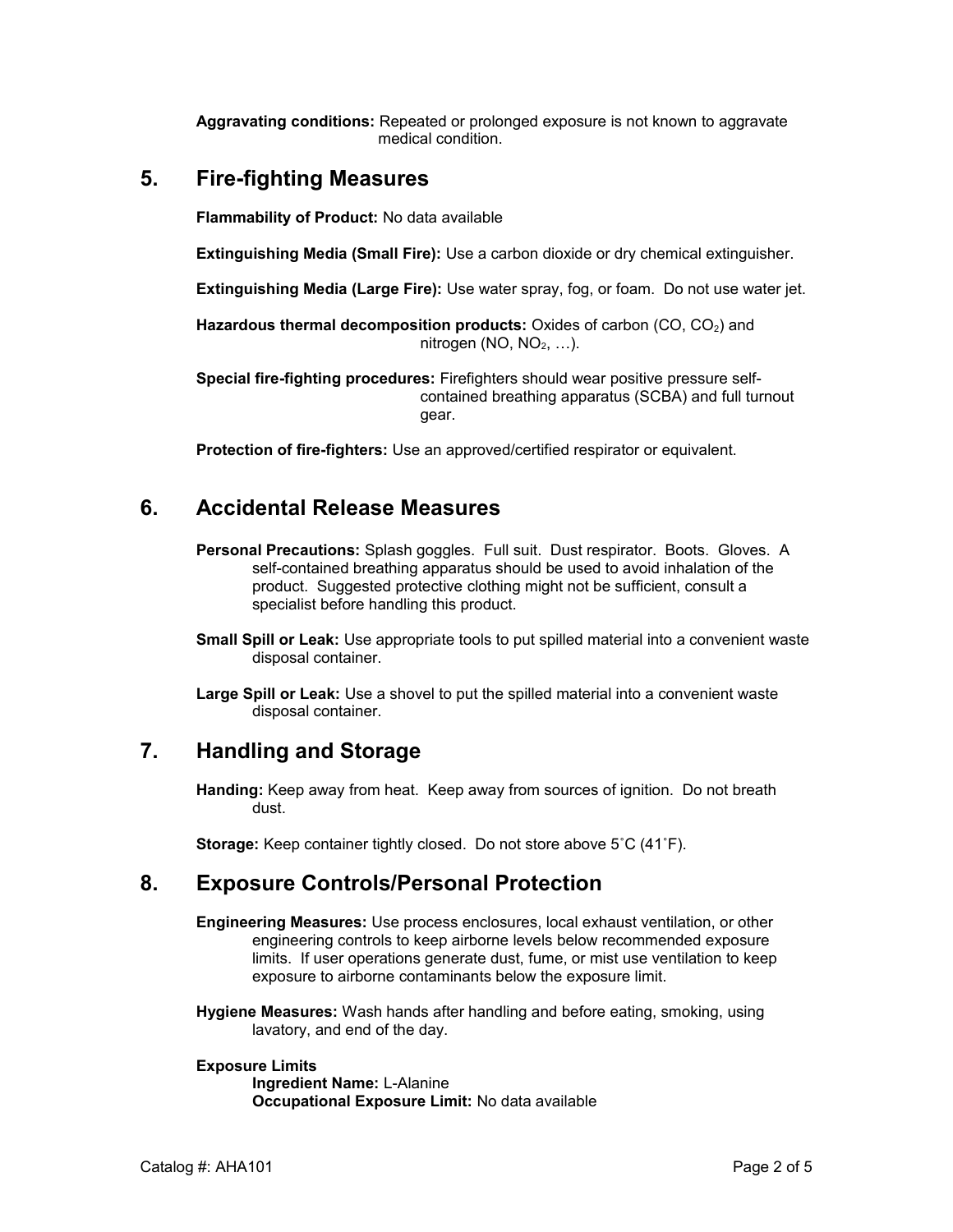**Personal Protective Equipment Skin and Body: Lab coat Hands:** Gloves **Eyes:** Safety glasses

## **9. Physical and Chemical Properties**

**Physical State:** Solid **Color:** White **Molecular Weight:** 89.1 **Melting Point:** No data available **Solubility:** No data available **Flash Point:** No data available **Explosive Properties** Risk of explosion by mechanical impact: No data available Risk of explosion by static discharge: No data available

## **10. Stability and Reactivity**

**Stability:** Stable under recommended storage conditions. **Conditions to Avoid:** Strong oxidizing reagents **Hazardous Decomposition Products:** Oxides of carbon (CO, CO<sub>2</sub>) and nitrogen (NO,  $NO<sub>2</sub>, ...$ ).

## **11. Toxicological Information**

**RTECS #:** Not available **Local Effects Skin irritation:** No data available **Acute Toxicity:** No data available

**Chronic Toxicity:** No data available **Other Toxic Effects on Humans:** No data available **Carcinogenic Effects:** No data available **Mutagenic Effects:** No data available **Reproductive Toxicity:** No data available **Teratogenic Effects:** No data available

# **12. Ecological Information**

**Ecotoxicity:** No data available **Toxicity of the Products of Biodegradation:** This product itself and its degradation products are not toxic.

# **13. Disposal Considerations**

**Methods of Disposal, Waste Residues, Contaminated Packaging:** Waste must be disposed of in accordance with federal, state and local environmental control regulations.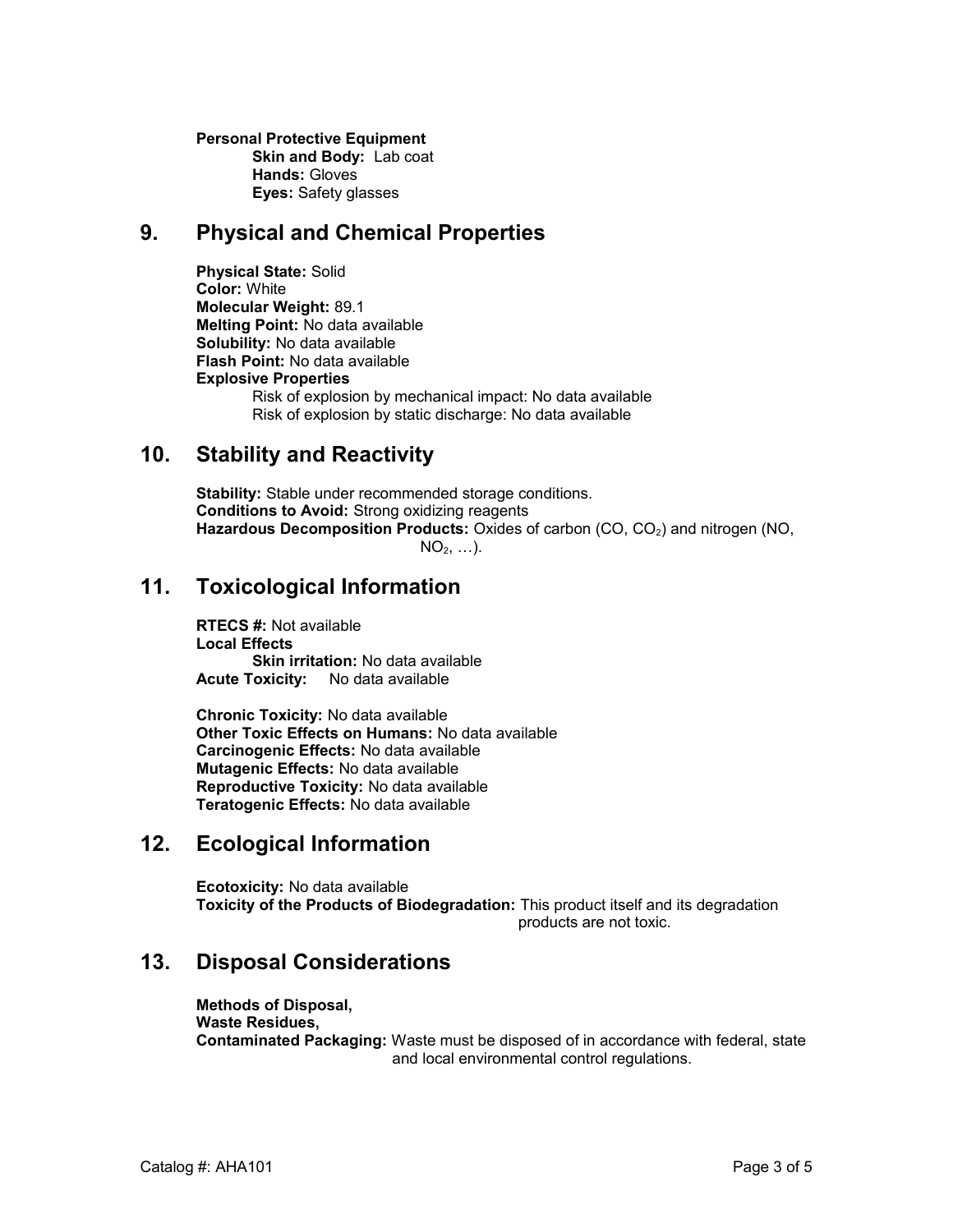## **14. Transportation**

**International Transport Regulations Land-Road/Railway ADR/RID Class:** Not controlled under ARD

**Sea**

**IMDG Class:** Not controlled under IMDG

**Air**

**IATA-DGR Class:** Not controlled under IATA

**Special Provisions for Transport:** Not applicable

#### **15. Regulatory Information**

#### **EU Regulations**

**Risk Phrases:** This product is not classified according to EU regulations.

#### **U.S. Federal Regulations**

**TSCA:** No products were found **SARA 302/304/311/312 extremely hazardous substances:** No products were found **SARA 302/304 emergency planning and notification:** No products were found **SARA 302/304/311/312 hazardous chemicals:** No products were found **SARA 311/312 MSDS distribution-chemical inventory-hazard identification:** No products were found **SARA 313 toxic chemical notification and release reporting:** No products were found **Clean Water Act (CWA) 307:** No products were found **Clean Water Act (CWA) 311:** No products were found **Clean Air Act(CAA) 112 accidental release prevention:** No products were found **Clean Air Act(CAA) 112 regulated flammable substances:** No products were found **Clean Air Act (CAA) 122 regulated toxic substances:** No products were found

**HCS Classification:** Not controlled under the HCS (United States)

**State Regulations:**

**WHMIS (Canada)**: Not controlled under WHMIS (Canada)

#### **16. Other Information**

**Hazardous Material Information System (U.S.A.)**

| <b>Health</b>              | Λ |
|----------------------------|---|
| <b>Fire Hazard</b>         |   |
| <b>Reactivity</b>          | m |
| <b>Personal Protection</b> | А |